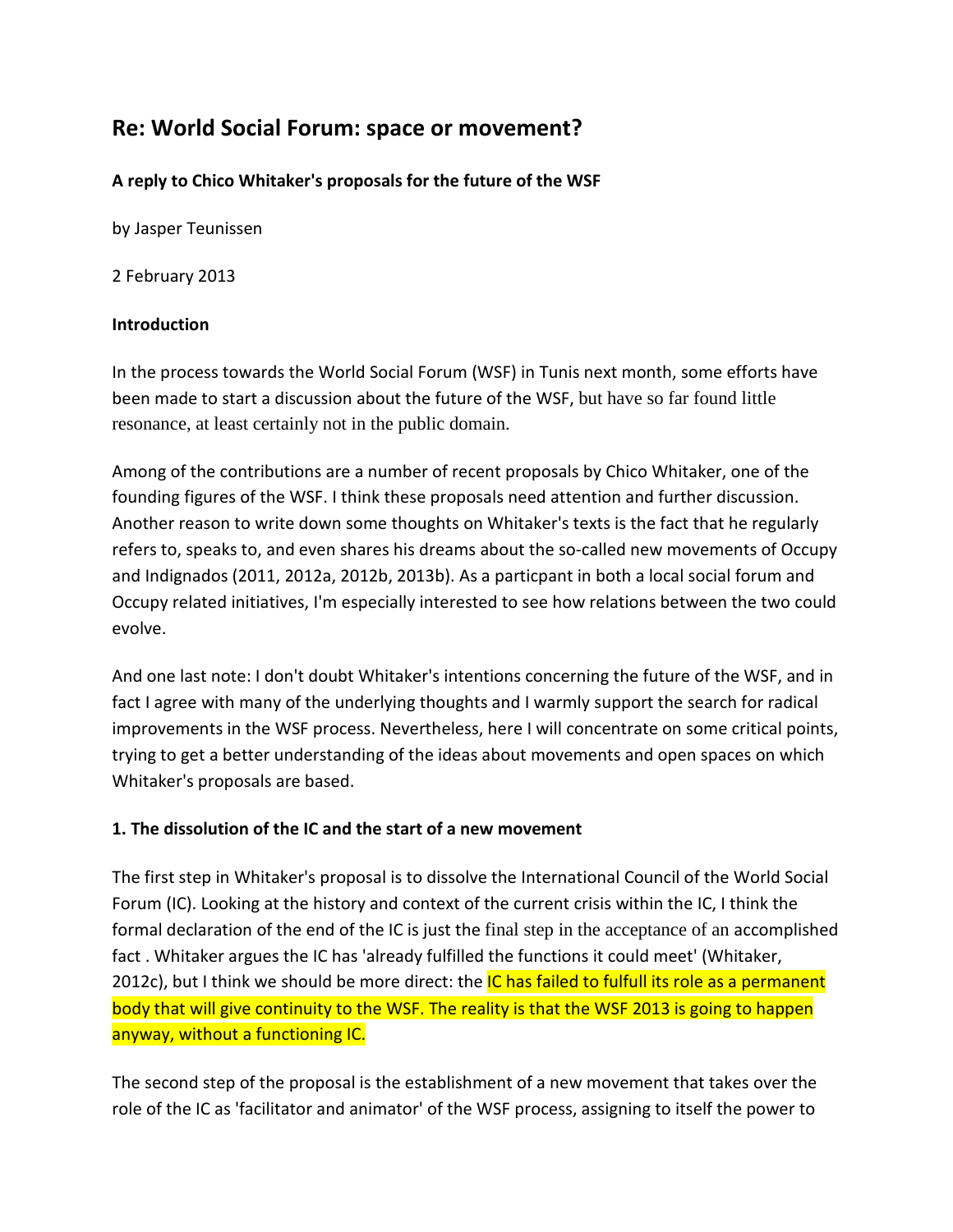decide about the location of the next WSF, 'the only really important decision that the IC takes' (Whitaker, 2012c).

There is much to say about Whitaker's detailed vision of how such a new movement would work (2013a, b), but here I will just mention a few observations and concerns.

First, the establishment of a new movement is clearly a step further than the earlier proposal suggesting a power shift from the Brazil-France tandem to a Canada-Mahreb tandem (Whitaker, 2012a), but at the same time the creation of a new movement within the context of the WSF has been tried before: 'The Network of the World's Social Movements'. [1] I haven't heard anything about it ever since.

Second, except from methodological adaptations, such as the participation based on individuals instead of organisations, I don't see any fundamental differences with the *intended* setup and goals of the IC, that is: analysing the political situation in the world, facilitating the WSF process and choosing the location of the next WSF. In this sense the proposal is not as radical as Whitaker wants us to believe.

Third, I see a problem with the order of things. Whitaker proposes a new movement based on a new Manifesto or Charter, initially crewed by the current IC members, and then gradually add 'people that constitute or constituted the Organization Committees of the national, regional, continental or World Social Forums, and even local ones [...]' (2013a para 1.4). After that, local chapters of the new movement can be founded.

In many ways this reminds me of a somewhat similar initiave, namely the International Organization for a Participatory Society (IOPS), which, to put it bluntly, first presents a blueprint of a new society, then forms a new organisation from within its own inner circle, and only then seeks further participation and expansion. [2] I think we should not adopt such a top-down approach if we aim for an actively involved, broader and more localized base for a global process.

As I understand it, one of Whitaker's most important motivations for his proposal is to find a way to include the latest generation of movements. I agree this is a key question in the evolution of the WSF. But inviting others to something new, to something pre-established that is not theirs yet, is always extremely difficult. I wouldn't expect many new people to join such a new movement, especially if they are not familiar with the WSF, its history and its possible usefulness.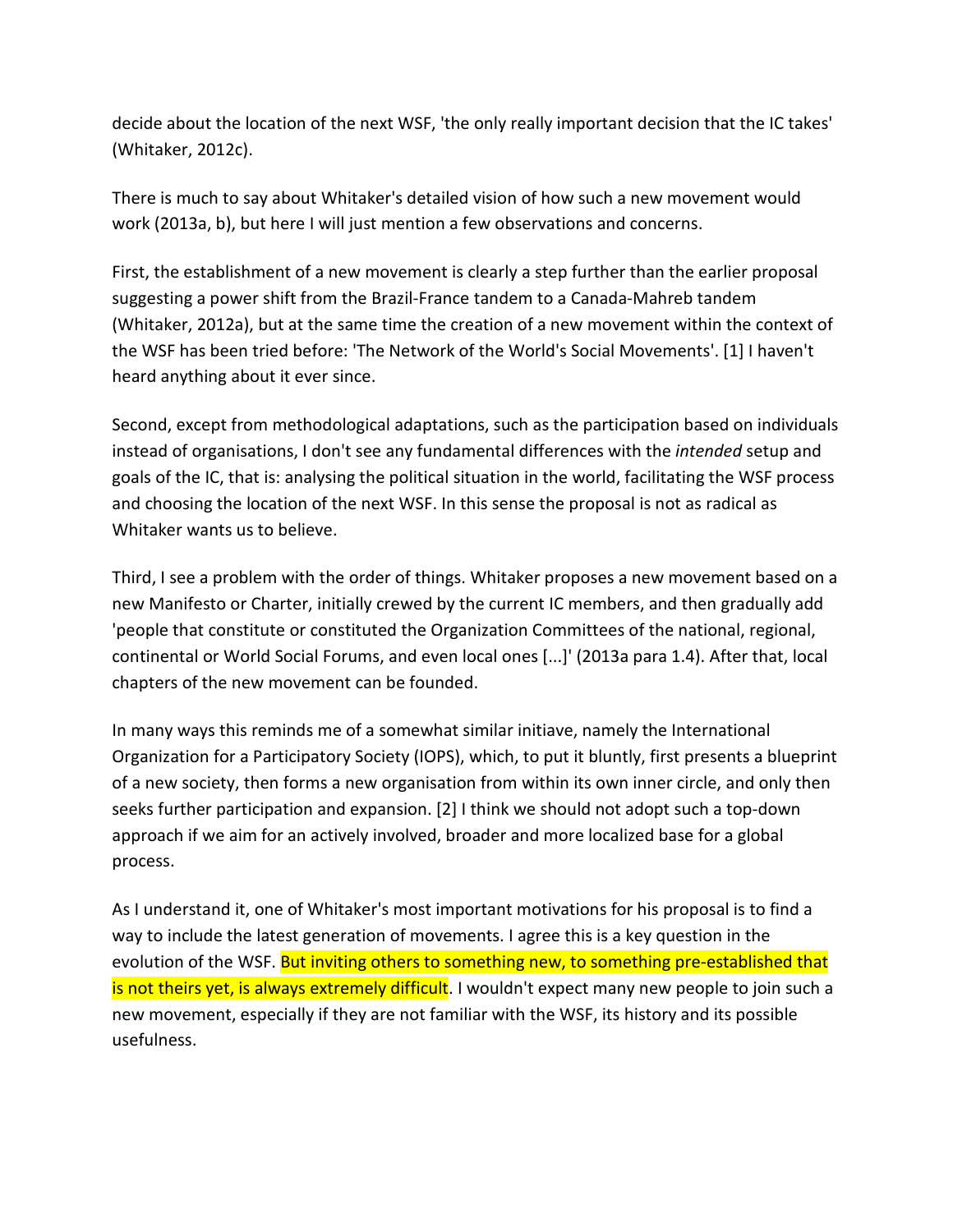Having said this, I don't have any magic answers on how to overcome these problems, but I would like to share some embryonic ideas and suggestions that popped up while reading Whitaker's discussion texts. But first I will try to give a brief reflection on Whitaker's views on the role of social movements and the WSF as open space.

#### **2. WSF, movement and space**

According to Wikipedia the WSF 'tends to meet in January at the same time as its "great capitalist rival", the World Economic Forum's Annual Meeting in Davos, Switzerland. This date is consciously picked to promote their alternative answers to world economic problems in opposition to the World Economic Forum.' [3]

For the 2013 edition the tradition of the overlapping date with the WEF in Davos has been abandoned for the first time in the history of the WSF. Although this seems a trivial point, it made me realize how deep the similarities between the WSF and WEF are, where the WSF has been mimicking the WEF as an event for the leaders of, in this case, another world, while Whitaker has made opposite claims (2004b). Let me explain.

In an interview addressing Occupy Wall Street, Whitaker frames the position of social movements as follows: '[W]e are not 99% against 1%. Those who have already the courage to speak up are many, but perhaps more or less 1%, against the 1% who controls and exploits the rest of the world.' (2012b) So, we have a powerful elite (symbolized by the WEF) on the one hand, a small group who resists on the extreme opposite site (symbolized by the WSF) and in the middle there is the 98%. Whitaker continues: '[W]e need to change our strategy. We need to turn ourselves to the 98%' (2012a)

I think this vision becomes problematic exactly where it puts the social movements outside of the 98%, as those who already see, those who already know. It's a simplicfication of reality in which the 98% has two options: this 1% or that 1%, us or them. I think this is an elitist, exclusive, vanguardist, moralistic and alienating picture and it ignores the reality that a vast majority of the world population is engaged in a day to day struggle for a life in peace and dignity, a struggle that takes many forms, and some of them may be less visible than others. I just don't think we can 'network' all these struggles by placing ourselves outside or above them.

I'm not only having trouble with this narrow definition of movements, I also would like to discuss the meaning of open space. Much has been written about the WSF as an open space for movements. Here I will limit myself by just looking at some of the Whitaker's (maybe outdated, I don't know) hypotheses on the WSF as open space:

'A space has *no leaders*. It is only a place, basically a horizontal space, just like the earth's surface, even if it has some ups and downs, It is like a *square without an owner*.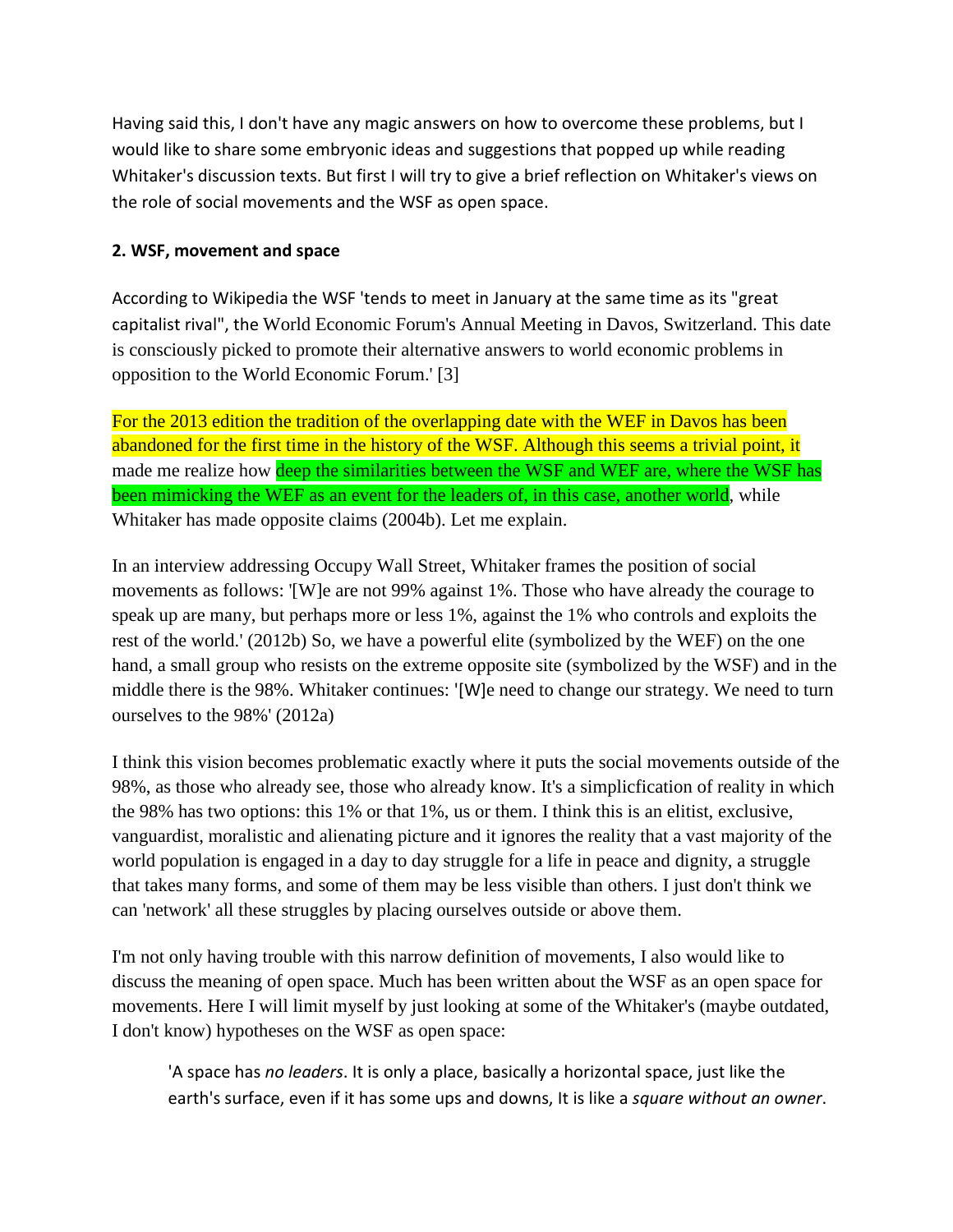If the square has an owner other than the collectivity, it fails to be a square, and becomes private territory. Squares are generally open spaces that can be visited by all those who find any kind of interest in using it. Their purpose is solely being a square, whatever service they render to its users. The longer they last as squares the better it is for those who use them for what they offer for the realisation of their respective objectives.'

(Whitaker, 2004a, p.113, author's emphasis)

This vision contradicts with almost everything I was taught in human geography courses at university. But here I won't go into the historical and theoretical analysis of the relations between people and space, it's enough to have a look at the recent experiences of Tahrir, Sol, Zucotti and hundreds of other squares around the world. Here we have learned that the creation of a safe and open space, trying to realize a glimpse of another world, often right at a central point in the 'normality' of the dominant logic, is not that easy. We have learned that open spaces are always a product of a complex interaction between many different interests, intentions and expectations, both within the occupied squares and in relation to the rest of the world. Therefore, we can not just simply declare a space open and horizontal, and expect it to behave according to a certain set of principles forever. Instead, in the struggle for open spaces we always have to take into account questions of power, ownership and directions.

In the debate between those who have seen the WSF as movement, and those who have seen it as a space, Whitaker always sided with the latter: 'For me, there is no doubt that it is fundamental to ensure at all costs the continuity of the Forum as a space and to not yield to the temptation of transforming it now or even later, into a movement.' (Whitaker 2004a)

Now, nearly a decade later, Whitaker proposes to wrap the WSF space up in a new movement, saying that 'we should have the WSF as space and a new movement (the APW – Another Possible World) as movement, in parallel, without mixing both. We should nevertheless link them [...]' (Whitaker 2013c para 1).

If we want to come to a widely shared vision of the future of the WSF, can we base it on abstract and theoretical interpretations of spaces and movements? Can we draw strict lines between spaces and movements, and at the same time try to link them? Or can we develop new forms of global movement meetings based on practical experiences from the social forums, the occupied squares, and elsewere?

### **3. Some suggestions**

### *On charters and principles*

While Whitaker repeatedly states that 'it's not a question of modifying the WSF Charter of Principles' (2012a, 2013a para 1.1), I think the Charter of Principles and its meaning within the WSF process should be rediscussed at some point. Without concluding that the text is not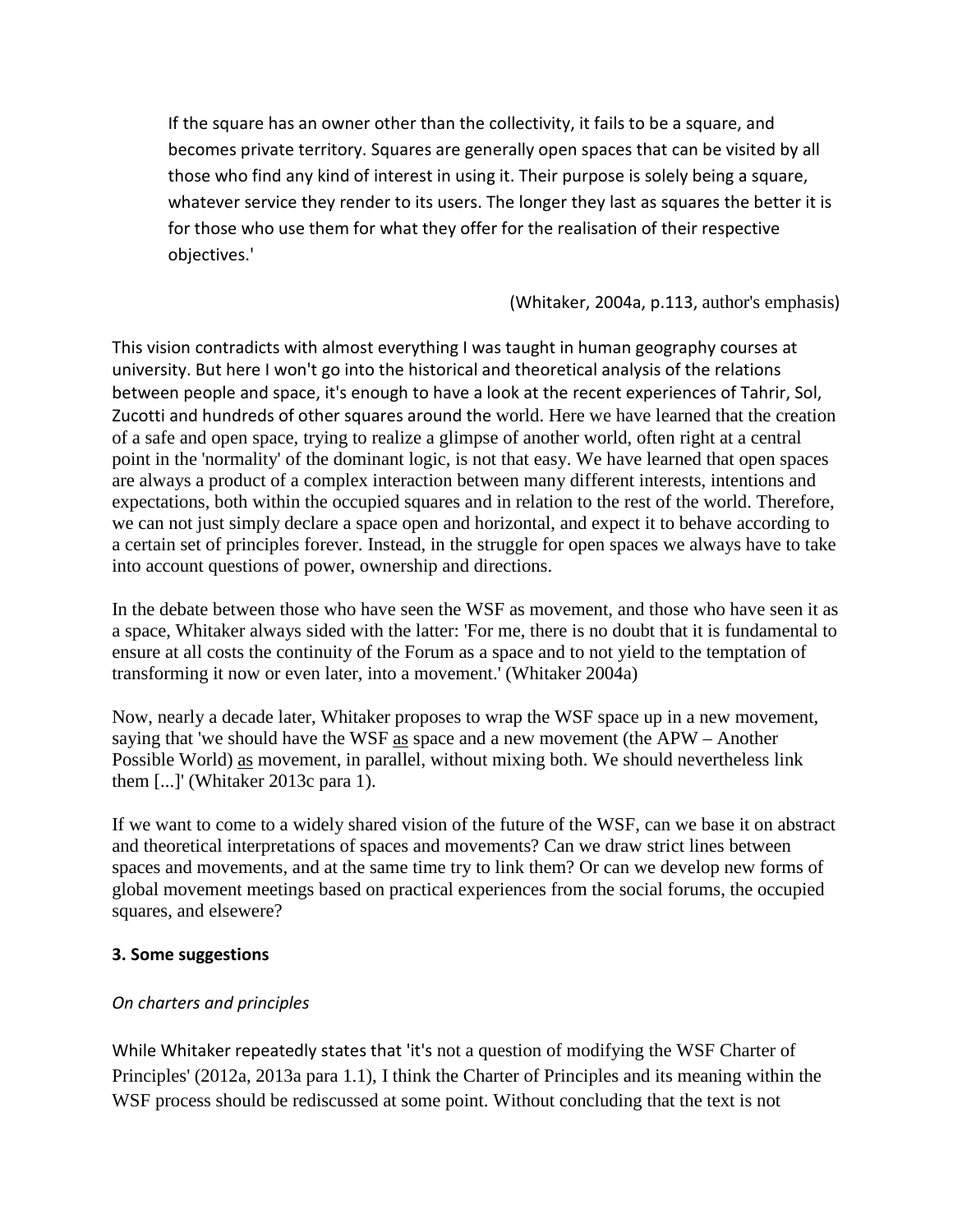relevant or valuable anymore, I see many reasons to have another look at it, not only because of its limitations (and violations), but most importantly because I think anything should be open to discussion, always.

## *A next WSF in cyberspace?*

If the location of the next WSF is such a delicate matter, why not have an edition of the WSF in cyberspace, as an experiment? I see many opportunities here. First, it could improve the online infrastructure of the WSF and many participating social movements. Second, this could trigger the organisation of interconnected local events around the world, building a base for the future of the WSF process. Third, it could attract new types of participants, especially the ones that are not already engaged in any existing organisation or movement (the 98 percenters?). Fourth, it automatically gives new generations and new movements a position at the forefront, since they were born in a landscape shaped by online social networking. Fifth, it doesn't have the enormous environmental costs and it doesn't need a concentration of financial resources. Well, there are more arguments for (and against) a WSF in cyberspace, but it's just another option that can be considered.

## *Opening up the spaces for debate*

I think, when talking about the future of the WSF and the futures of social movements, we need to communicate and discuss our various needs and expectations regarding meetings on the global scale. Only then we are able to build a collective and practical framework to organize such meetings. The WSF in Tunis offers us another moment to do this and we have to make sure that these debates are not kept inside the exclusive spaces of IC mailinglists and IC meetings.

### **Notes**

[1] See: Ezequiel Adamovsky, 2003, 'The World Social Forum's New Project: The Network of the World's Social Movements'<http://www.nadir.org/nadir/initiativ/agp/free/wsf/newproject.htm>

- [2] See:<http://www.iopsociety.org/>
- [3] See: [http://en.wikipedia.org/wiki/World\\_Social\\_Forum](http://en.wikipedia.org/wiki/World_Social_Forum)

### **References**